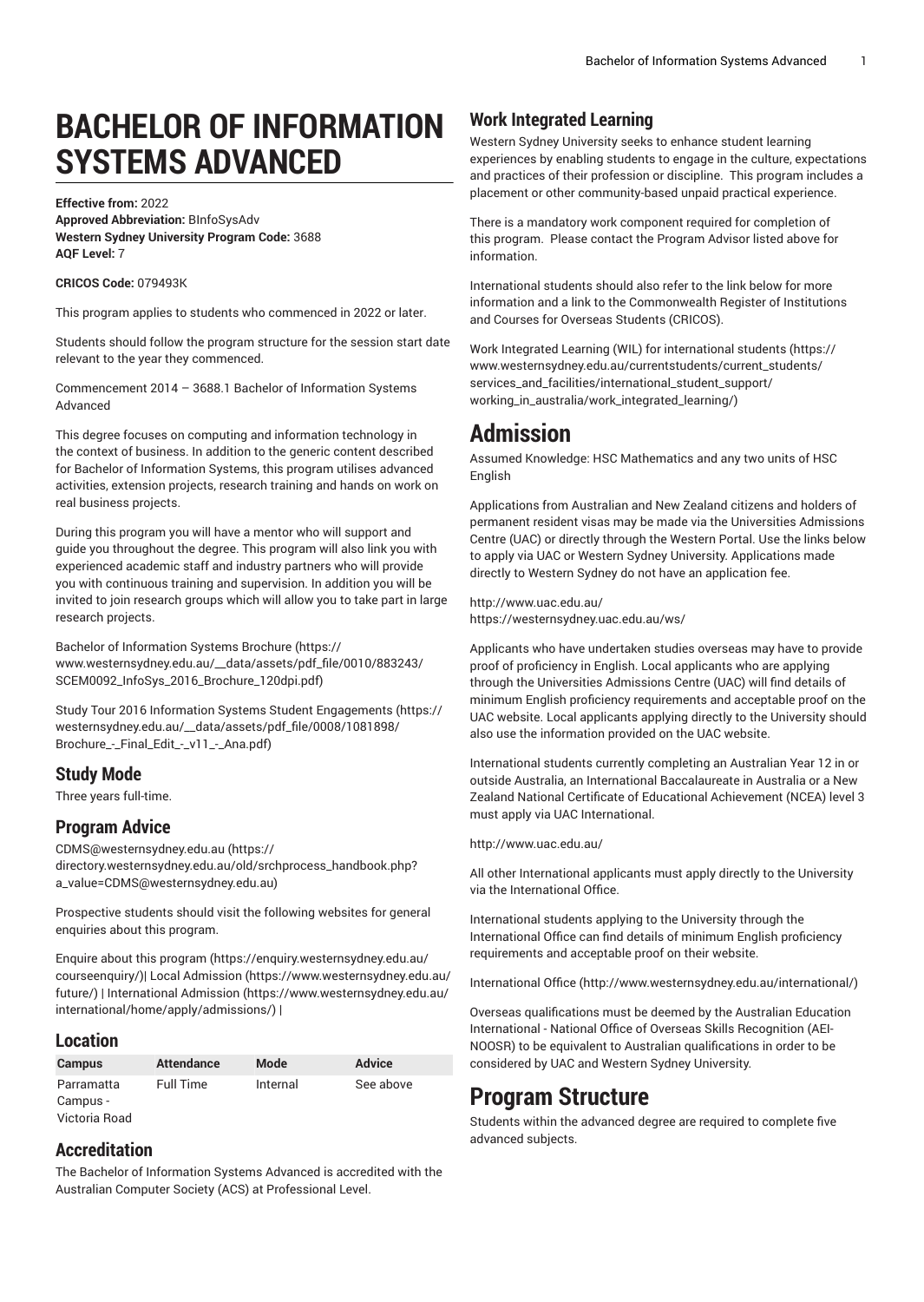## **Compulsory Advanced Subjects**

| <b>Subject</b>             | Title                                                       | Credit<br><b>Points</b> |
|----------------------------|-------------------------------------------------------------|-------------------------|
| <b>INFS 3007</b>           | <b>Emerging Trends in Information Systems</b><br>(Advanced) | 10                      |
| COMP 3019                  | Professional Experience (Advanced)                          | 10                      |
| <b>INFS1015</b>            | Systems Analysis and Design (Advanced)                      | 10                      |
|                            | Select three subjects of the following:                     | 30                      |
| <b>COMP 2005</b>           | <b>Computer Networking (Advanced)</b>                       |                         |
| <b>INFS 2002</b>           | Database Design and Development (Advanced)                  |                         |
| <b>INFO 3004</b>           | Human-Computer Interaction (Advanced)                       |                         |
| COMP 2016                  | Programming Techniques (Advanced)                           |                         |
| <b>INFS 3018</b>           | Web Systems Development (Advanced)                          |                         |
| <b>Total Credit Points</b> |                                                             | 60                      |

Advanced degrees are available with Business and Law.

Bachelor of Information Systems [Advanced/Bachelor](https://hbook.westernsydney.edu.au/programs/bachelor-information-systems-advanced-bachelor-business/) of Business ([https://hbook.westernsydney.edu.au/programs/bachelor-information](https://hbook.westernsydney.edu.au/programs/bachelor-information-systems-advanced-bachelor-business/)[systems-advanced-bachelor-business/\)](https://hbook.westernsydney.edu.au/programs/bachelor-information-systems-advanced-bachelor-business/)

Bachelor of Information Systems [Advanced/Bachelor](https://hbook.westernsydney.edu.au/programs/bachelor-information-systems-advanced-bachelor-laws/) of Law ([https://](https://hbook.westernsydney.edu.au/programs/bachelor-information-systems-advanced-bachelor-laws/) [hbook.westernsydney.edu.au/programs/bachelor-information-systems](https://hbook.westernsydney.edu.au/programs/bachelor-information-systems-advanced-bachelor-laws/)[advanced-bachelor-laws/](https://hbook.westernsydney.edu.au/programs/bachelor-information-systems-advanced-bachelor-laws/))

## **Recommended Sequence**

Qualification for this award requires the successful completion of 240 credit points which include the subjects listed in the recommended sequences below.

## **Full-time start-year intake**

| Course                       | <b>Title</b>                                                    | <b>Credit</b><br><b>Points</b> |
|------------------------------|-----------------------------------------------------------------|--------------------------------|
| Year 1                       |                                                                 |                                |
| <b>Autumn</b> session        |                                                                 |                                |
| COMP 1005                    | Programming Fundamentals                                        | 10                             |
| <b>COMM 1026</b>             | <b>Principles of Professional Communication</b><br>$\mathbf{1}$ | 10                             |
| <b>INFS1015</b>              | Systems Analysis and Design (Advanced)                          | 10                             |
| <b>INFS 1002</b>             | <b>Information Systems in Context</b>                           | 10                             |
|                              | <b>Credit Points</b>                                            | 40                             |
| <b>Spring session</b>        |                                                                 |                                |
| <b>MATH 1030</b>             | <b>Statistics for Business</b>                                  | 10                             |
| Select one of the following: |                                                                 | 10                             |
| <b>COMP 2004</b>             | <b>Computer Networking</b>                                      |                                |
| <b>COMP 2005</b>             | <b>Computer Networking (Advanced)</b>                           |                                |
| Select one of the following: |                                                                 | 10                             |
| <b>INFS 2001</b>             | Database Design and Development                                 |                                |
| <b>INFS 2002</b>             | Database Design and Development<br>(Advanced)                   |                                |
| Select one elective          |                                                                 | 10                             |
|                              | <b>Credit Points</b>                                            | 40                             |
| Year <sub>2</sub>            |                                                                 |                                |
| Autumn session               |                                                                 |                                |
| <b>COMP 2020</b>             | Technologies for Web Applications                               | 10                             |
| Select one of the following: |                                                                 | 10                             |
| <b>INFO 3003</b>             | Human-Computer Interaction                                      |                                |
| <b>INFO 3004</b>             | Human-Computer Interaction (Advanced)                           |                                |
|                              |                                                                 |                                |

| Select two electives             |                                                  | 20            |
|----------------------------------|--------------------------------------------------|---------------|
|                                  | <b>Credit Points</b>                             | 40            |
| <b>Spring session</b>            |                                                  |               |
| <b>INFO 3001</b>                 | <b>Computer Security</b>                         | 10            |
| <b>INFS 3012</b>                 | Information Systems Deployment and<br>Management | 10            |
| COMP 3013                        | <b>Mobile Applications Development</b>           | 10            |
| Select one elective              |                                                  | 10            |
|                                  | <b>Credit Points</b>                             | 40            |
| Year <sub>3</sub>                |                                                  |               |
| <b>Autumn session</b>            |                                                  |               |
| <b>INFO 3008</b>                 | <b>Professional Development</b>                  | 10            |
| <b>INFS 3006</b>                 | <b>Emerging Trends in Information Systems</b>    | 10            |
| Select two electives             |                                                  | 20            |
|                                  | <b>Credit Points</b>                             | 40            |
| <b>Spring session</b>            |                                                  |               |
| <b>COMP 3019</b>                 | Professional Experience (Advanced)               | 10            |
| <b>INFO 3011</b>                 | Social Computing                                 | 10            |
| Select two electives             |                                                  | 20            |
|                                  | <b>Credit Points</b>                             | 40            |
|                                  | <b>Total Credit Points</b>                       | 240           |
| <b>Full-time mid-year intake</b> |                                                  |               |
| Course                           | Title                                            | <b>Credit</b> |
|                                  |                                                  | <b>Points</b> |
| Year 1                           |                                                  |               |
| <b>Spring session</b>            |                                                  |               |

| <b>Spring session</b>        |                                                      |    |
|------------------------------|------------------------------------------------------|----|
| <b>INFS 1002</b>             | Information Systems in Context                       | 10 |
| <b>MATH 1030</b>             | <b>Statistics for Business</b>                       | 10 |
| COMP 1005                    | <b>Programming Fundamentals</b>                      | 10 |
| Select one elective          |                                                      | 10 |
|                              | <b>Credit Points</b>                                 | 40 |
| Autumn session               |                                                      |    |
| <b>COMM 1026</b>             | <b>Principles of Professional Communication</b><br>1 | 10 |
| <b>INFS 1015</b>             | Systems Analysis and Design (Advanced)               | 10 |
| Select two electives         |                                                      | 20 |
|                              | <b>Credit Points</b>                                 | 40 |
| Year <sub>2</sub>            |                                                      |    |
| <b>Spring session</b>        |                                                      |    |
| <b>INFO 3001</b>             | <b>Computer Security</b>                             | 10 |
| <b>INFS 3012</b>             | Information Systems Deployment and<br>Management     | 10 |
| Select one of the following: |                                                      | 10 |
| <b>INFS 2001</b>             | Database Design and Development                      |    |
| <b>INFS 2002</b>             | Database Design and Development<br>(Advanced)        |    |
| Select one of the following: |                                                      | 10 |
| <b>COMP 2004</b>             | <b>Computer Networking</b>                           |    |
| <b>COMP 2005</b>             | <b>Computer Networking (Advanced)</b>                |    |
|                              | <b>Credit Points</b>                                 | 40 |
| Autumn session               |                                                      |    |
| <b>COMP 2020</b>             | <b>Technologies for Web Applications</b>             | 10 |
| Select one of the following: |                                                      | 10 |
| <b>INFO 3003</b>             | Human-Computer Interaction                           |    |
| <b>INFO 3004</b>             | Human-Computer Interaction (Advanced)                |    |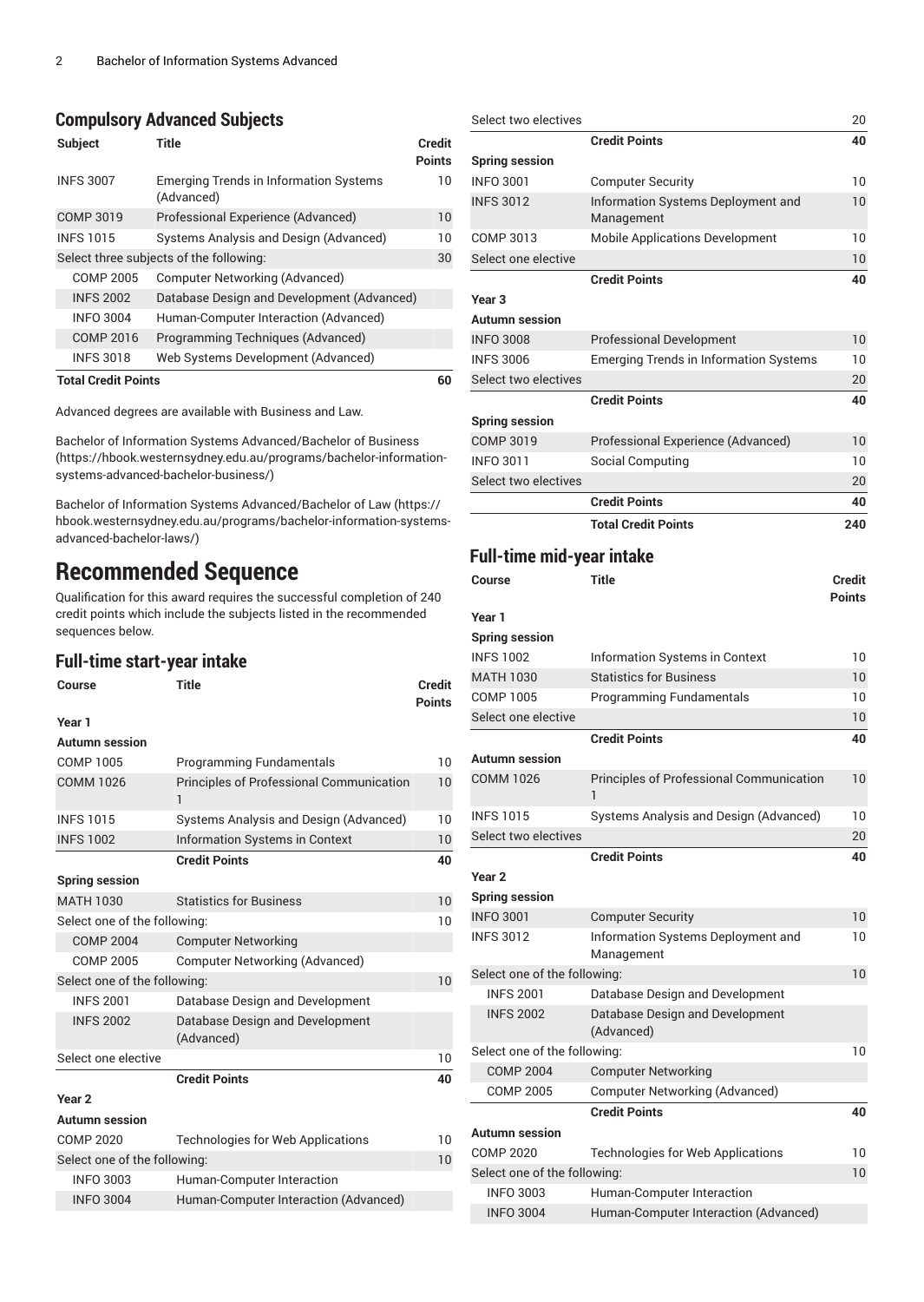| Select two electives  |                                               | 20  |
|-----------------------|-----------------------------------------------|-----|
|                       | <b>Credit Points</b>                          | 40  |
| Year <sub>3</sub>     |                                               |     |
| <b>Spring session</b> |                                               |     |
| <b>INFO 3011</b>      | Social Computing                              | 10  |
| COMP 3013             | <b>Mobile Applications Development</b>        | 10  |
| Select two electives  |                                               | 20  |
|                       | <b>Credit Points</b>                          | 40  |
| <b>Autumn session</b> |                                               |     |
| COMP 3019             | Professional Experience (Advanced)            | 10  |
| <b>INFO 3008</b>      | <b>Professional Development</b>               | 10  |
| <b>INFS 3006</b>      | <b>Emerging Trends in Information Systems</b> | 10  |
| Select one elective   |                                               | 10  |
|                       | <b>Credit Points</b>                          | 40  |
|                       | <b>Total Credit Points</b>                    | 240 |

### **Majors**

All majors and minors available to program Bachelor of Information Systems are also available to those enrolled in program Bachelor of Information Systems Advanced.

#### **Majors**

[Big Data, Major \(https://hbook.westernsydney.edu.au/majors-minors/](https://hbook.westernsydney.edu.au/majors-minors/big-data-major/) [big-data-major/\)](https://hbook.westernsydney.edu.au/majors-minors/big-data-major/)

Business [Analytics,](https://hbook.westernsydney.edu.au/majors-minors/business-analytics-ug-testamur-major/) Testamur Major [\(https://](https://hbook.westernsydney.edu.au/majors-minors/business-analytics-ug-testamur-major/)

[hbook.westernsydney.edu.au/majors-minors/business-analytics-ug](https://hbook.westernsydney.edu.au/majors-minors/business-analytics-ug-testamur-major/)[testamur-major/\)](https://hbook.westernsydney.edu.au/majors-minors/business-analytics-ug-testamur-major/)

[Entertainment](https://hbook.westernsydney.edu.au/majors-minors/entertainment-computing-major/) Computing, Major ([https://](https://hbook.westernsydney.edu.au/majors-minors/entertainment-computing-major/)

[hbook.westernsydney.edu.au/majors-minors/entertainment](https://hbook.westernsydney.edu.au/majors-minors/entertainment-computing-major/)[computing-major/\)](https://hbook.westernsydney.edu.au/majors-minors/entertainment-computing-major/)

[Health Informatics, Major](https://hbook.westernsydney.edu.au/majors-minors/health-informatics-major/) ([https://hbook.westernsydney.edu.au/](https://hbook.westernsydney.edu.au/majors-minors/health-informatics-major/) [majors-minors/health-informatics-major/](https://hbook.westernsydney.edu.au/majors-minors/health-informatics-major/))

[Interactive](https://hbook.westernsydney.edu.au/majors-minors/interactive-analytics-major/) Analytics, Major [\(https://hbook.westernsydney.edu.au/](https://hbook.westernsydney.edu.au/majors-minors/interactive-analytics-major/) [majors-minors/interactive-analytics-major/](https://hbook.westernsydney.edu.au/majors-minors/interactive-analytics-major/))

[Mathematics, Major \(https://hbook.westernsydney.edu.au/majors](https://hbook.westernsydney.edu.au/majors-minors/mathematics-major/)[minors/mathematics-major/](https://hbook.westernsydney.edu.au/majors-minors/mathematics-major/))

[Mobile Computing, Major](https://hbook.westernsydney.edu.au/majors-minors/mobile-computing-major/) ([https://hbook.westernsydney.edu.au/](https://hbook.westernsydney.edu.au/majors-minors/mobile-computing-major/) [majors-minors/mobile-computing-major/\)](https://hbook.westernsydney.edu.au/majors-minors/mobile-computing-major/)

[Networking, Major \(https://hbook.westernsydney.edu.au/majors](https://hbook.westernsydney.edu.au/majors-minors/networking-major/)[minors/networking-major/\)](https://hbook.westernsydney.edu.au/majors-minors/networking-major/)

### **Minors**

[Cloud Computing, Minor \(https://hbook.westernsydney.edu.au/majors](https://hbook.westernsydney.edu.au/majors-minors/cloud-computing-minor/)[minors/cloud-computing-minor/](https://hbook.westernsydney.edu.au/majors-minors/cloud-computing-minor/))

[Entertainment](https://hbook.westernsydney.edu.au/majors-minors/entertainment-computing-minor/) Computing, Minor ([https://](https://hbook.westernsydney.edu.au/majors-minors/entertainment-computing-minor/)

[hbook.westernsydney.edu.au/majors-minors/entertainment](https://hbook.westernsydney.edu.au/majors-minors/entertainment-computing-minor/)[computing-minor/](https://hbook.westernsydney.edu.au/majors-minors/entertainment-computing-minor/))

[Health Informatics, Minor](https://hbook.westernsydney.edu.au/majors-minors/health-informatics-minor/) [\(https://hbook.westernsydney.edu.au/](https://hbook.westernsydney.edu.au/majors-minors/health-informatics-minor/) [majors-minors/health-informatics-minor/\)](https://hbook.westernsydney.edu.au/majors-minors/health-informatics-minor/)

[Mathematics, Minor](https://hbook.westernsydney.edu.au/majors-minors/mathematics-minor/) ([https://hbook.westernsydney.edu.au/majors](https://hbook.westernsydney.edu.au/majors-minors/mathematics-minor/)[minors/mathematics-minor/](https://hbook.westernsydney.edu.au/majors-minors/mathematics-minor/))

[Mobile Computing, Minor](https://hbook.westernsydney.edu.au/majors-minors/mobile-computing-minor/) ([https://hbook.westernsydney.edu.au/](https://hbook.westernsydney.edu.au/majors-minors/mobile-computing-minor/) [majors-minors/mobile-computing-minor/\)](https://hbook.westernsydney.edu.au/majors-minors/mobile-computing-minor/)

[Networking, Minor \(https://hbook.westernsydney.edu.au/majors](https://hbook.westernsydney.edu.au/majors-minors/networking-minor/)[minors/networking-minor/\)](https://hbook.westernsydney.edu.au/majors-minors/networking-minor/)

[Social Media Analytics, Minor](https://hbook.westernsydney.edu.au/majors-minors/social-media-analytics-minor/) ([https://hbook.westernsydney.edu.au/](https://hbook.westernsydney.edu.au/majors-minors/social-media-analytics-minor/) [majors-minors/social-media-analytics-minor/](https://hbook.westernsydney.edu.au/majors-minors/social-media-analytics-minor/))

[Systems Administration, Minor](https://hbook.westernsydney.edu.au/majors-minors/systems-administration-minor/) ([https://hbook.westernsydney.edu.au/](https://hbook.westernsydney.edu.au/majors-minors/systems-administration-minor/) [majors-minors/systems-administration-minor/\)](https://hbook.westernsydney.edu.au/majors-minors/systems-administration-minor/)

[Systems](https://hbook.westernsydney.edu.au/majors-minors/systems-security-minor/) Security, Minor [\(https://hbook.westernsydney.edu.au/majors](https://hbook.westernsydney.edu.au/majors-minors/systems-security-minor/)[minors/systems-security-minor/](https://hbook.westernsydney.edu.au/majors-minors/systems-security-minor/))

Web Application [Development](https://hbook.westernsydney.edu.au/majors-minors/web-application-development-for-computing-students-minor/) (for Computing Students), Minor ([https://hbook.westernsydney.edu.au/majors-minors/web-application](https://hbook.westernsydney.edu.au/majors-minors/web-application-development-for-computing-students-minor/)[development-for-computing-students-minor/](https://hbook.westernsydney.edu.au/majors-minors/web-application-development-for-computing-students-minor/))

### **Elective Minors**

Students in Advanced programs may use elective subjects toward obtaining an additional approved minor in Applied Leadership or Critical Thinking.

Applied Leadership, Minor

[Critical Thinking, Minor \(https://hbook.westernsydney.edu.au/majors](https://hbook.westernsydney.edu.au/majors-minors/critical-thinking-minor/)[minors/critical-thinking-minor/](https://hbook.westernsydney.edu.au/majors-minors/critical-thinking-minor/))

#### **Minor elective spaces**

Elective subjects may be used toward obtaining an additional approved minor (40 credit points). Western Sydney University offers minors in a range of areas including Sustainability and Indigenous Studies.

[Global Sustainability Minor](https://hbook.westernsydney.edu.au/majors-minors/global-sustainability-minor/) ([https://hbook.westernsydney.edu.au/](https://hbook.westernsydney.edu.au/majors-minors/global-sustainability-minor/) [majors-minors/global-sustainability-minor/](https://hbook.westernsydney.edu.au/majors-minors/global-sustainability-minor/)) [Indigenous Australian Studies Minor](https://hbook.westernsydney.edu.au/majors-minors/indigenous-australian-studies-minor/) ([https://](https://hbook.westernsydney.edu.au/majors-minors/indigenous-australian-studies-minor/) [hbook.westernsydney.edu.au/majors-minors/indigenous-australian](https://hbook.westernsydney.edu.au/majors-minors/indigenous-australian-studies-minor/)[studies-minor/\)](https://hbook.westernsydney.edu.au/majors-minors/indigenous-australian-studies-minor/)

Western Sydney University also offers the following innovative transdisciplinary minors which we encourage those students who have elective space to consider.

Equitable [Technologies \(https://hbook.westernsydney.edu.au/majors](https://hbook.westernsydney.edu.au/majors-minors/equitable-technologies-minor/)[minors/equitable-technologies-minor/\)](https://hbook.westernsydney.edu.au/majors-minors/equitable-technologies-minor/)

Urban [Evolution](https://hbook.westernsydney.edu.au/majors-minors/urban-evolution-minor/) ([https://hbook.westernsydney.edu.au/majors-minors/](https://hbook.westernsydney.edu.au/majors-minors/urban-evolution-minor/) [urban-evolution-minor/\)](https://hbook.westernsydney.edu.au/majors-minors/urban-evolution-minor/)

[Migration and Global Change](https://hbook.westernsydney.edu.au/majors-minors/migration-global-change-minor/)  [\(https://hbook.westernsydney.edu.au/](https://hbook.westernsydney.edu.au/majors-minors/migration-global-change-minor/) [majors-minors/migration-global-change-minor/](https://hbook.westernsydney.edu.au/majors-minors/migration-global-change-minor/))

Personal [Innovation](https://hbook.westernsydney.edu.au/majors-minors/personal-innovation-minor/) ([https://hbook.westernsydney.edu.au/majors](https://hbook.westernsydney.edu.au/majors-minors/personal-innovation-minor/)[minors/personal-innovation-minor/\)](https://hbook.westernsydney.edu.au/majors-minors/personal-innovation-minor/)

[Innovating,](https://hbook.westernsydney.edu.au/majors-minors/innovating-creating-problem-solving-minor/) Creating and Problem Solving ([https://](https://hbook.westernsydney.edu.au/majors-minors/innovating-creating-problem-solving-minor/)

[hbook.westernsydney.edu.au/majors-minors/innovating-creating](https://hbook.westernsydney.edu.au/majors-minors/innovating-creating-problem-solving-minor/)[problem-solving-minor/](https://hbook.westernsydney.edu.au/majors-minors/innovating-creating-problem-solving-minor/))

Eco-Socially Conscious Design and [Manufacturing](https://hbook.westernsydney.edu.au/majors-minors/eco-socially-conscious-design-manufacturing-minor/) ([https://](https://hbook.westernsydney.edu.au/majors-minors/eco-socially-conscious-design-manufacturing-minor/) [hbook.westernsydney.edu.au/majors-minors/eco-socially-conscious](https://hbook.westernsydney.edu.au/majors-minors/eco-socially-conscious-design-manufacturing-minor/)[design-manufacturing-minor/\)](https://hbook.westernsydney.edu.au/majors-minors/eco-socially-conscious-design-manufacturing-minor/)

[Water](https://hbook.westernsydney.edu.au/majors-minors/water-life-minor/) for Life [\(https://hbook.westernsydney.edu.au/majors-minors/](https://hbook.westernsydney.edu.au/majors-minors/water-life-minor/) [water-life-minor/\)](https://hbook.westernsydney.edu.au/majors-minors/water-life-minor/)

[Climate Justice](https://hbook.westernsydney.edu.au/majors-minors/climate-justice-minor/) ([https://hbook.westernsydney.edu.au/majors-minors/](https://hbook.westernsydney.edu.au/majors-minors/climate-justice-minor/) [climate-justice-minor/](https://hbook.westernsydney.edu.au/majors-minors/climate-justice-minor/))

Global [Workplaces](https://hbook.westernsydney.edu.au/majors-minors/global-workplaces-minor/) ([https://hbook.westernsydney.edu.au/majors](https://hbook.westernsydney.edu.au/majors-minors/global-workplaces-minor/)[minors/global-workplaces-minor/](https://hbook.westernsydney.edu.au/majors-minors/global-workplaces-minor/))

[Innovating](https://hbook.westernsydney.edu.au/majors-minors/innovating-humans-minor/) For Humans [\(https://hbook.westernsydney.edu.au/majors](https://hbook.westernsydney.edu.au/majors-minors/innovating-humans-minor/)[minors/innovating-humans-minor/](https://hbook.westernsydney.edu.au/majors-minors/innovating-humans-minor/))

Search for majors and [minors \(https://hbook.westernsydney.edu.au/](https://hbook.westernsydney.edu.au/majors-minors/) [majors-minors/\)](https://hbook.westernsydney.edu.au/majors-minors/)

Students can apply for an elective minor via MySR.

[MyStudentRecords](https://student-selfservice.westernsydney.edu.au/StudentSelfService/ssb/studentCommonDashboard/) (MySR) ([https://student](https://student-selfservice.westernsydney.edu.au/StudentSelfService/ssb/studentCommonDashboard/)[selfservice.westernsydney.edu.au/StudentSelfService/ssb/](https://student-selfservice.westernsydney.edu.au/StudentSelfService/ssb/studentCommonDashboard/) [studentCommonDashboard/\)](https://student-selfservice.westernsydney.edu.au/StudentSelfService/ssb/studentCommonDashboard/)

#### **Replaced Majors and Minors**

The majors and minors listed below count towards completion of this program for students who began studying these majors and minors prior to the years indicated.